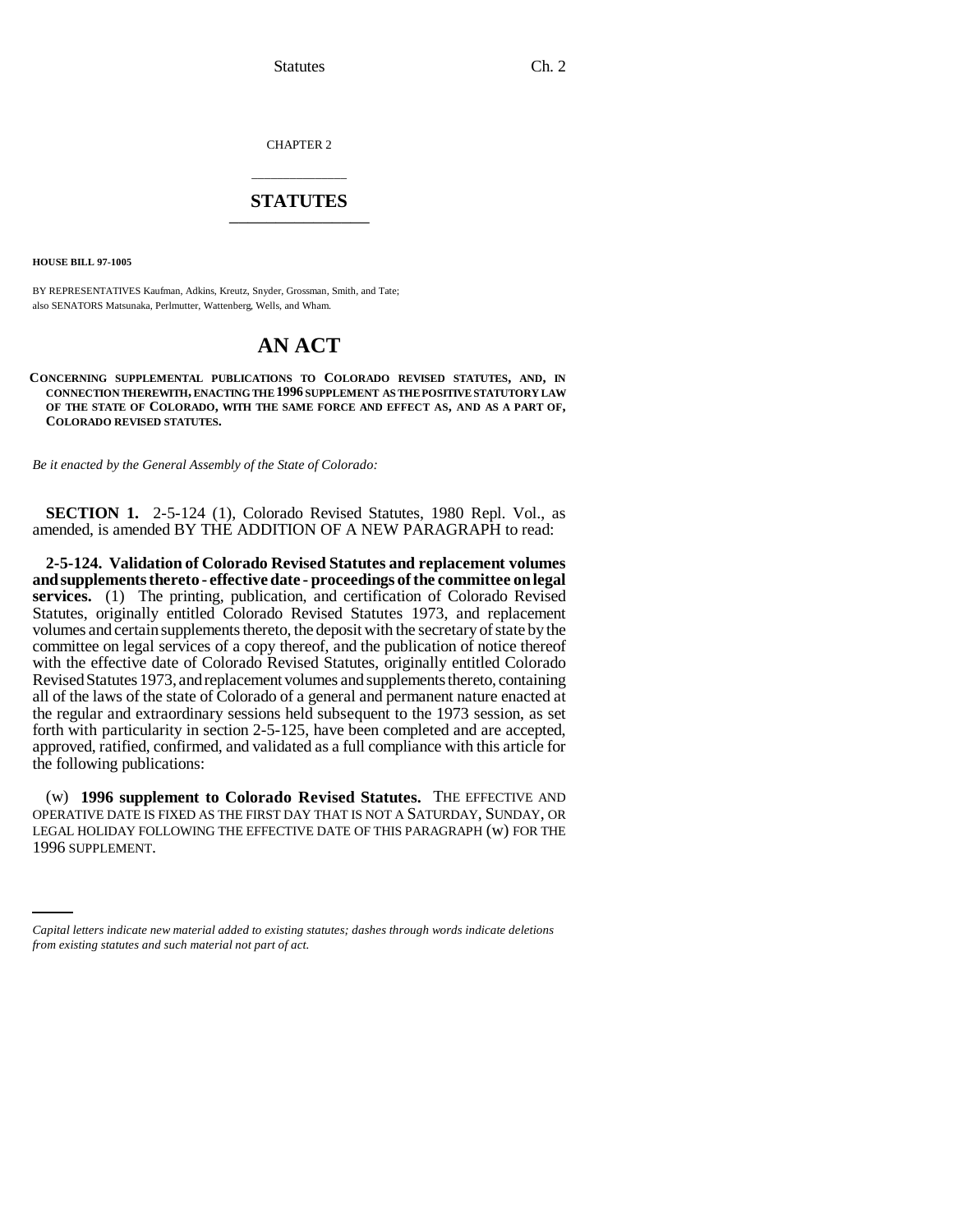**SECTION 2.** 2-5-125 (1), Colorado Revised Statutes, 1980 Repl. Vol., as amended, is amended BY THE ADDITION OF A NEW PARAGRAPH to read:

**2-5-125. Supplements and replacement volumes to Colorado Revised Statutes - report - enactment - publication - effective date.** (1) The following supplements and replacement volumes to Colorado Revised Statutes, originally entitled Colorado Revised Statutes 1973, as corrected, collated, edited, revised, and compiled by the revisor and as certified by the committee on legal services, are prepared and published pursuant to and in conformity with section 2-5-117:

(v) (I) **1996 supplement.** THE 1996 SUPPLEMENT, HEREBY DESIGNATED AND DECLARED TO BE PART OF THE "OFFICIAL REPORT OF THE COMMITTEE ON LEGAL SERVICES", CONTAINS:

(A) ALL THE LAWS OF A GENERAL AND PERMANENT NATURE ENACTED AFTER THE 1973 REGULAR SESSION OF THE COLORADO GENERAL ASSEMBLY FOR VOLUME 13;

(B) ALL THE LAWS OF A GENERAL AND PERMANENT NATURE ENACTED AFTER THE 1980 REGULAR SESSION OF THE COLORADO GENERAL ASSEMBLY FOR VOLUME 1B;

(C) ALL THE LAWS OF A GENERAL AND PERMANENT NATURE ENACTED AFTER THE 1982 REGULAR SESSION OF THE COLORADO GENERAL ASSEMBLY FOR VOLUME 16A;

(D) ALL THE LAWS OF A GENERAL AND PERMANENT NATURE ENACTED AFTER THE 1986 EXTRAORDINARY SESSION OF THE COLORADO GENERAL ASSEMBLY FOR VOLUMES 3A, 3B, 8A, 8B, 12A, AND 12B;

(E) ALL THE LAWS OF A GENERAL AND PERMANENT NATURE ENACTED AFTER THE 1987 REGULAR SESSION OF THE COLORADO GENERAL ASSEMBLY FOR VOLUMES 4B, 6A, AND 6B;

(F) ALL THE LAWS OF A GENERAL AND PERMANENT NATURE ENACTED AFTER THE 1988 EXTRAORDINARY SESSION OF THE COLORADO GENERAL ASSEMBLY FOR VOLUMES 10A AND 10B;

(G) ALL THE LAWS OF A GENERAL AND PERMANENT NATURE ENACTED AFTER THE 1989 REGULAR SESSION OF THE COLORADO GENERAL ASSEMBLY FOR VOLUMES 11A AND 11B;

(H) ALL THE LAWS OF A GENERAL AND PERMANENT NATURE ENACTED AFTER THE 1990 REGULAR SESSION OF THE COLORADO GENERAL ASSEMBLY FOR VOLUME 15;

(I) ALL THE LAWS OF A GENERAL AND PERMANENT NATURE ENACTED AFTER THE 1991 FIRST EXTRAORDINARY SESSION OF THE COLORADO GENERAL ASSEMBLY FOR VOLUMES 5A AND 5B;

(J) ALL THE LAWS OF A GENERAL AND PERMANENT NATURE ENACTED AFTER THE 1992 REGULAR SESSION OF THE COLORADO GENERAL ASSEMBLY FOR VOLUME 2;

(K) ALL THE LAWS OF A GENERAL AND PERMANENT NATURE ENACTED AFTER THE 1993 REGULAR SESSION OF THE COLORADO GENERAL ASSEMBLY FOR VOLUME 17;